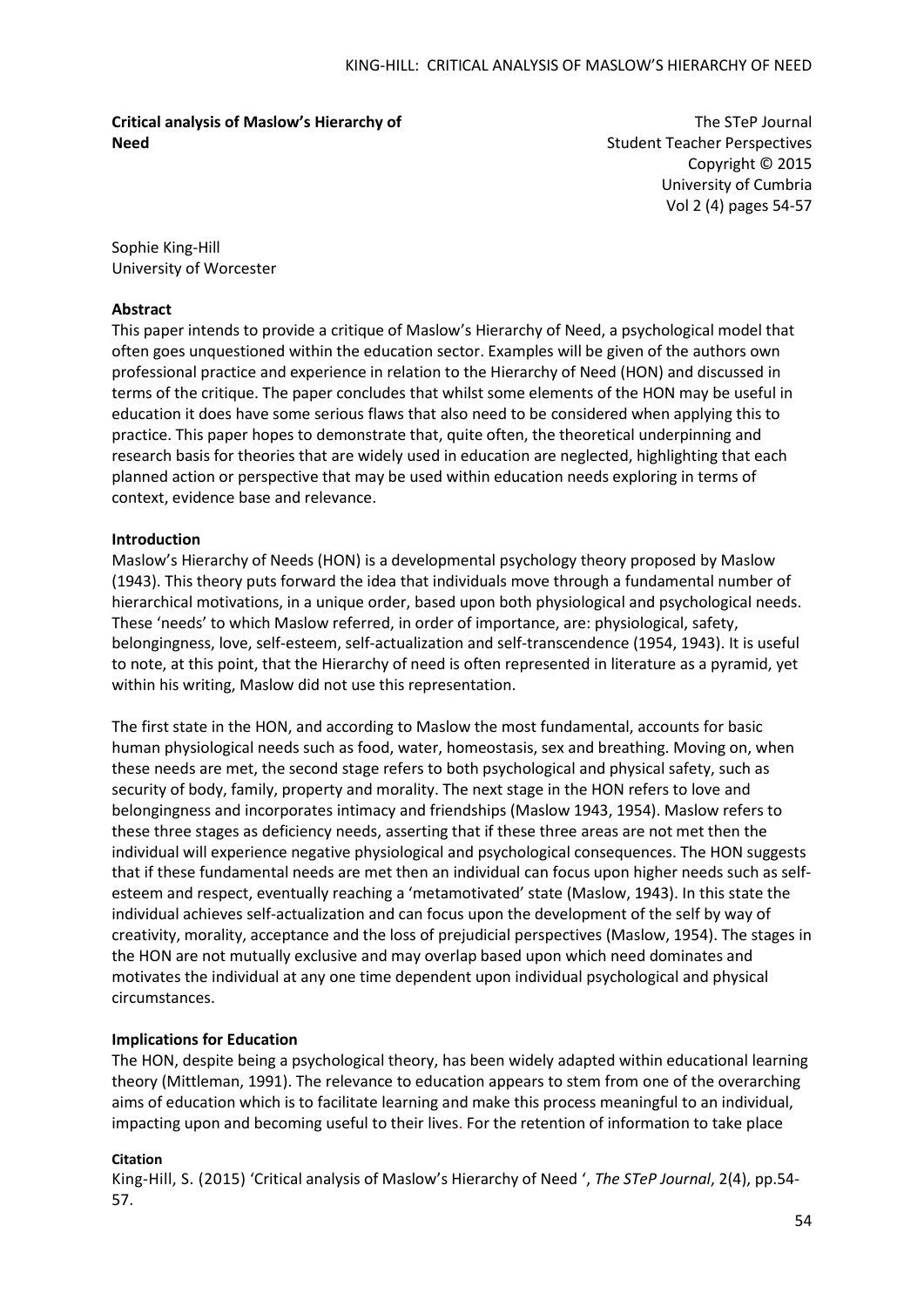and for learning to be achieved, according to the HON, an individual should feel motivated to meet their expected goals. Using the HON as a perspective to learning, if the basic human physiological needs are not met then this may inhibit the learning process because the individual will be focused upon these needs as they are a necessity for survival. Consequently learning and self-development will become a secondary priority (Mittleman, 1991). An example in practice would be if the room temperature in a learning environment was low then individuals in there would be focused upon rectifying this rather than learning opportunities.

# **Criticisms to this approach**

Whilst I have found awareness of the HON useful in my teaching there are criticisms to this approach that need consideration. Wahba and Bridwell (1976) carried out an in-depth review of the HON which concluded that the evidence for the hierarchical order of the needs proposed by Maslow is sparse. Whilst acknowledging that human beings do have needs to be met, the existence of a rigid order of needs for every individual is questioned. Hofstede (1984) built upon this premise, asserting that the hierarchy was steeped in ethnocentricity and based upon a Western ideology. Hofstede (1984) goes on to state that the HON alone does not account for differences in the cultural needs of societies and their unique social and intellectual needs. Hofstede (1984) uses the example of collectivist and individualistic societies to illustrate his assertion, stating that the needs of individualistic societies reflect the needs for self-actualisation and self-fulfilment, whereas a collectivist society is focussed upon the community and acceptance and belonging within this structure. The position of sex within the HON has also come under criticism as it is categorised alongside breathing and food. Hofstede (1984) asserts that bracketing sex in this category forms an individualistic perspective that does not acknowledge the emotional and psychological impacts that this has upon an individual.

Cianci and Gambrel (2003) have criticised the HON as too simplistic and suggest that it does not account for societal needs at a particular time, such as recession and war. Also studies such as those by Tay and Diener (2011) have demonstrated that the ranking of needs varies with age and does not appear to be the same across all age groups. Other criticisms of the HON discuss the methodology as unrepresentative as Maslow used the top 1% achievers of college populations and referred to well known academics and high achievers, such as Einstein in his research, making it impossible to generalise his findings to the wider population (Mittleman, 1991).

## **Hierarchy of Need in practice**

Within my teaching experience knowledge of the HON has allowed for a wider perspective on the learning process, allowing me to adapt my teaching based upon student needs. Knowledge of the criticisms of the HON has also allowed me to recognise the individual nature of human needs and that the HON is not a 'one size fits all approach'. Yet, rather than a focus upon the learning outcomes, the HON has allowed me to consider individual learning pathways, resulting in a student centred approach giving consideration to environments-both physiological and psychologicalforming part of the planning for the pathways to meeting learning objectives.

I have taught in many settings, ranging from pregnant teenagers who have been excluded from school, to under-graduate university lectures and online, distance, post graduate programmes. I have also taught Sex and Relationships Education (SRE) in secondary schools across the West Midlands. Having knowledge of the HON has supported these sessions in many guises; when teaching pregnant students, awareness of dietary and comfort needs, the first stage in the HON has supported the learning process. Awareness of self-esteem, belonging, sex and friendships has allowed me to plan sensitive yet effective SRE sessions, accounting for how this subject may affect an individual's feelings based upon the social taboos that surround the subject of sex and the fragility of adolescent feelings of belongingness and self-esteem. Whilst I have found this useful in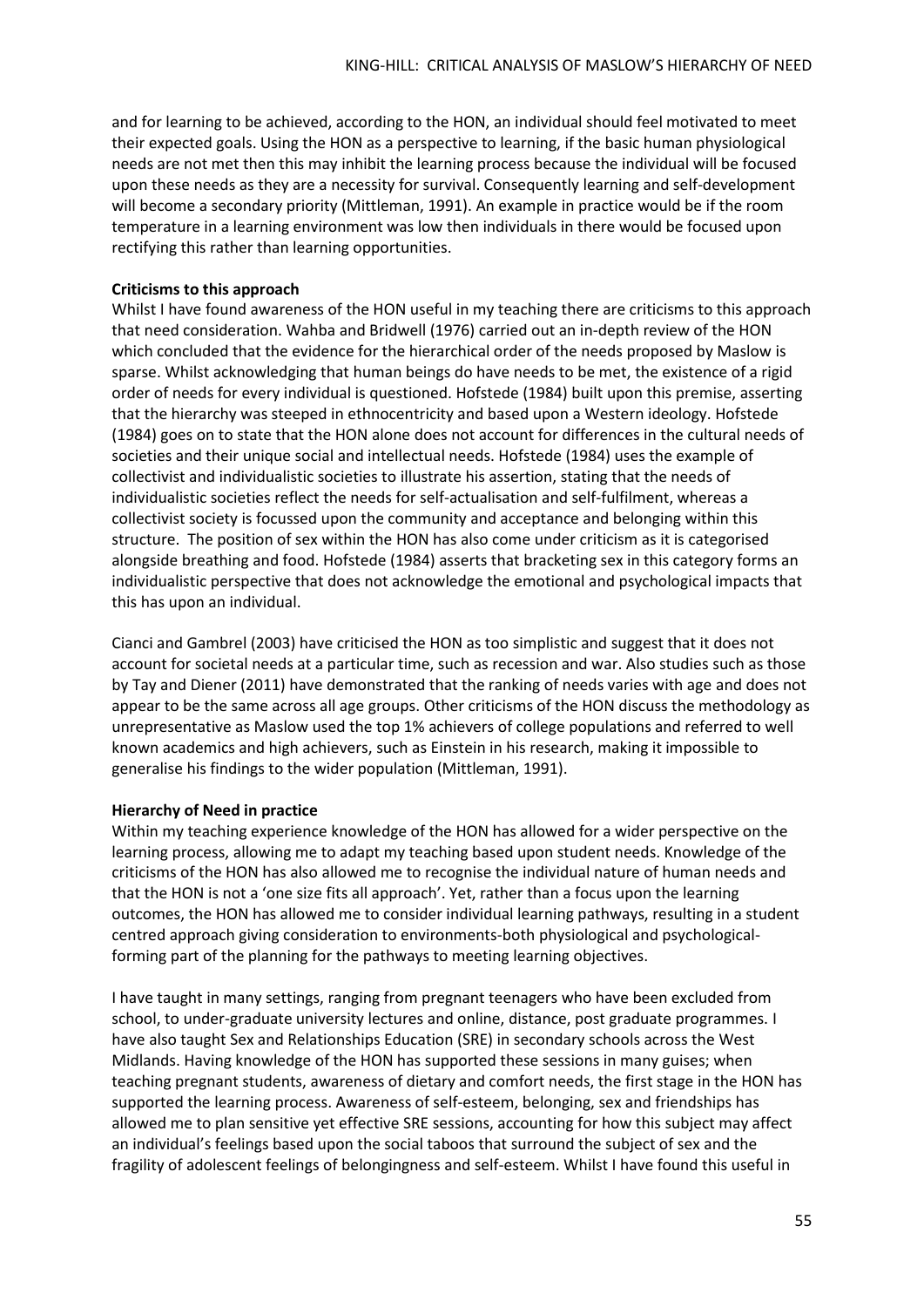my teaching, especially that of SRE, the position of sex as a basic need appears to need more consideration in relation to feelings and emotions. As these are higher in the hierarchy I would reflect criticisms by Kenrick Griskevicius Neuberg and Schaller (2010) that there is a complexity to sex which Maslow does not appear to account for, that stems from both physiological and psychological needs across the hierarchical spectrum.

One area where the HON has had a particular effect, surprisingly, is in the post-graduate online Masters in Education course for which I am a tutor. As this is a distance course the students rarely meet each other and whilst basic physiological needs may be met, such as food and warmth, other basic needs such as self-esteem, belongingness and friendships may be more difficult to attain. Alongside this it is useful to consider that distance courses allow for a more diverse cohort which in turn may bring with it additional considerations such as; time differences, family commitments and internet access. Being aware of the HON has allowed me to consider these elements as important within the learning process, for example; facilitating online discussion forums to support a sense of belongingness, giving scenarios to debate and discuss online. I also offer Skype tutorials early mornings, evenings and weekends to support students with family responsibilities, or those who are in different time zones. These approaches stem from an awareness of the safety, self-esteem and the need for validation elements of the HON (Maslow 1943, 1954).

## **Conclusion**

In conclusion the HON offers an educator a set of hierarchical needs to consider when designing sessions and learning outcomes. By taking these into consideration this allows for the educator to direct their thinking and programme design into that of a student centred approach, with an overarching aim for students to be motivated to learn and for that learning to translate into the individuals lives, giving the learning meaning and purpose. Whilst accounting for the HON in teaching approaches it is also useful to consider the criticisms of this approach when designing learning. Accounting for individual and ethnocentric differences and needs when planning sessions should support the learning process, promoting inclusion through differentiation of approaches from student to student.

## **Points for reflection**

**Have you been taught the Hierarchy of Need in relation to your teaching? How was this taught? What elements of critical analysis are present in the information you read about the Hierarchy of Need? Why do you think this is?**

**Are there any other theories and approaches that are used within your teaching practice that may lack a suitable critique? Are they still relevant in the teaching of today? Are there any flaws? What are the benefits? What is the underpinning research that the theories are based upon?** 

**What informs your teaching approach? Why? What is the evidence?**

## **References**

Cianci, R. and Gambrel, P. (2003). Maslow's hierarchy of needs: Does it apply in a collectivist culture. Journal of Applied Management and Entrepreneurship*,* 8(2), pp. 143–161.

- Hofstede, G. (1984). The cultural relativity of the quality of life concept. Academy of Management Review, *9* (3); pp. 389–398.
- Kenrick, D. Schaller, M. Neuberg, S.and Griskevicius, V. (2010). Pyramid Power: A Reply to Commentaries. Perspectives on Psychological Science, 5(3); pp.335–337
- [Maslow, A.](http://en.wikipedia.org/wiki/Abraham_Maslow) (1943). A theory of human motivation. *Psychological Review, 50*(4); pp. 370–96. Maslow, A. (1954). Motivation and personality*.* New York, NY: Harper.